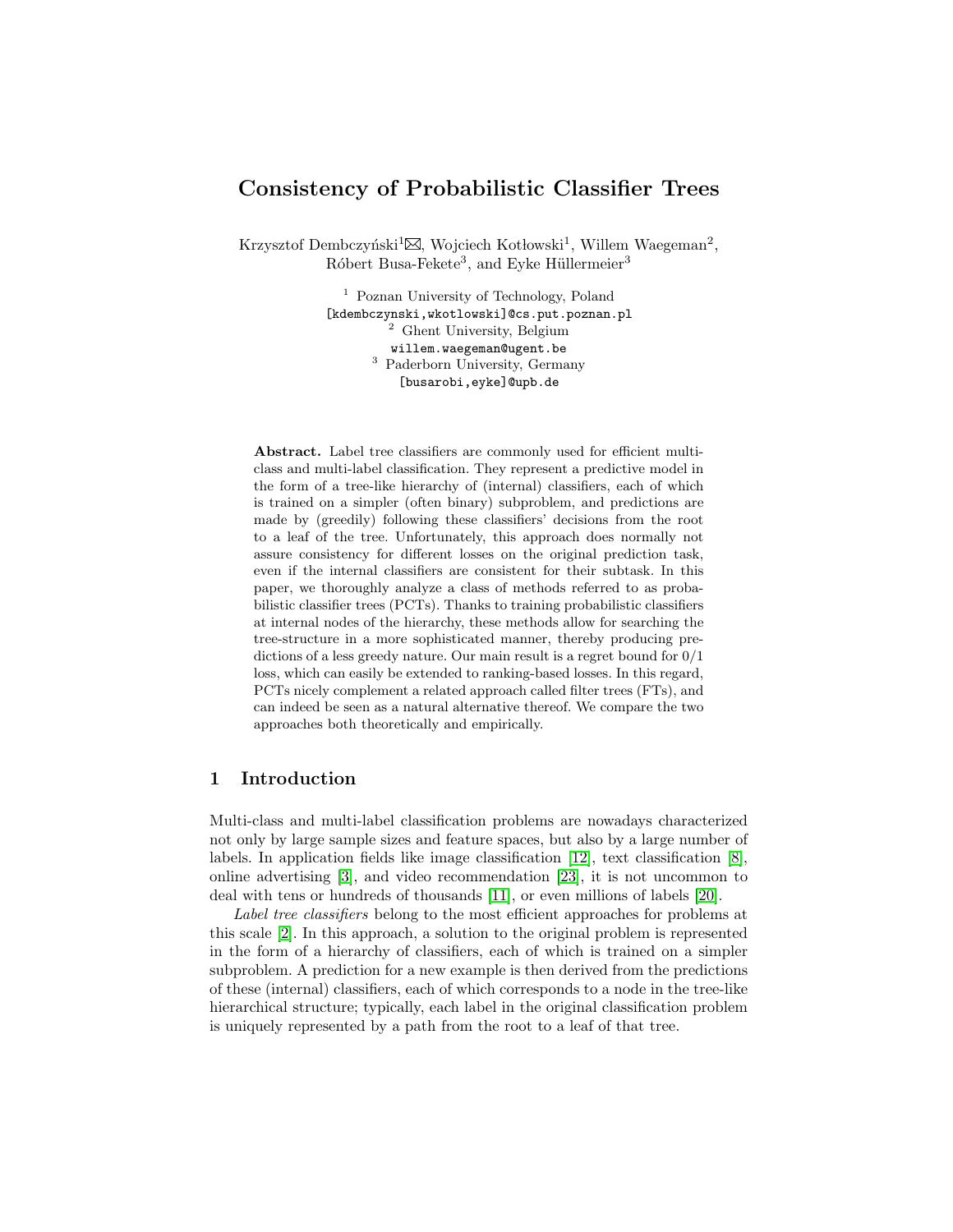However, combining conventional training of the internal classifiers with greedy inference, namely, following a single root-to-leaf path in the tree, does not guarantee consistency of this approach [\[4,](#page-15-7)[10\]](#page-15-8). Thus, even perfect (zero regret) classifiers in each node of the tree do not imply a perfect (global) classification of new examples. There are two ways to remedy this problem: adjusting training and adjusting inference. The first idea is to modify the training of the internal classifiers so as to assure the consistency of greedy inference later on. The second approach, while training more conventionally, guarantees consistency by searching the tree-structure for an optimal prediction in a less greedy way.

The first idea is realized by the filter tree (FT) approach [\[4\]](#page-15-7). By constructing label trees in a bottom-up manner, an internal classifier can anticipate the decisions of its successor classifiers, and exploit this information to properly condition its own behavior to these classifiers. In the case of  $0/1$  loss, this is accomplished thanks to a specific filter technique, which removes examples from the training data on which successor classifiers made incorrect predictions. For this training procedure, a regret bound connecting the global performance with the average performance of node classifiers can be proved [\[4\]](#page-15-7). This bound can be generalized from 0/1 loss to any cost-based loss function, albeit at the price of a more expensive training procedure; ranking-based losses, which require the ordering of labels, cannot be tackled by FTs. Since inference can be done in a greedy way, the complexity of prediction is only logarithmic in the number of labels. More recently, the training of FTs has been further improved in the context of multi-label classification [\[17\]](#page-15-9).

The second approach ensures consistency thanks to more sophisticated search of label trees in the inference phase [\[10](#page-15-8)[,16,](#page-15-10)[18\]](#page-15-11). To this end, probabilistic classifiers in each node of the tree are required, which allow for assessing the usefulness of different search directions. Label trees with probabilistic classifiers have already been considered in multi-class classification under the name of conditional probability trees [\[3\]](#page-15-2) and nested dichotomies [\[14\]](#page-15-12). In multi-label classification, a similar approach has been referred to as probabilistic classifier chains [\[9\]](#page-15-13). The same concept also appears in neural networks and natural language processing under the name of hierarchical softmax [\[19\]](#page-15-14). In the following we unify all these approaches and jointly refer to them as probabilistic classifier trees (PCTs).

We restrict to binary label trees, which are especially natural for multi-label classification; here, each level of the binary tree directly corresponds to one label. Higher order trees (including nodes with more than two children) are often used in multi-class classification. This usually improves the predictive performance at the cost of an increase in prediction time. We also assume the tree structure to be given beforehand, or to have been induced using any of the methods developed for this purpose [\[3,](#page-15-2)[2](#page-15-6)[,23\]](#page-15-3), and focus on the (orthogonal) problem of how training and prediction should be performed to ensure consistency (given the tree structure).

The main contribution of the paper is a regret bound for PCT in the case of 0/1 loss, which is expressed in terms of the search error and the Kullback-Leibler (KL) divergence (i.e., log-loss regret) of the internal classifiers. The regret bound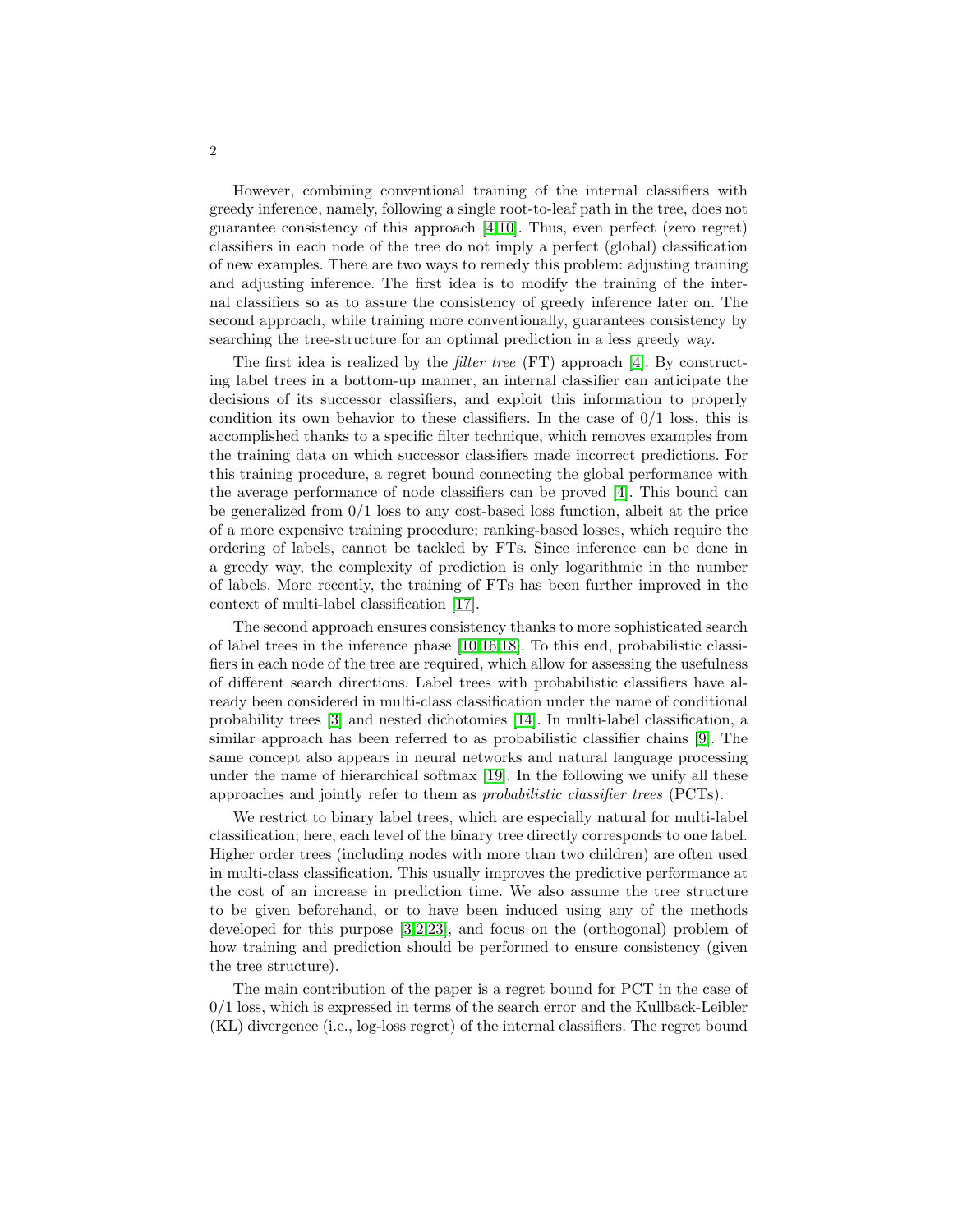implies the consistency of the method, a good "sanity check" for any learning algorithm. Its form quantifies a trade-off between the computational complexity and the statistical accuracy. Moreover, we show that under log-loss we do not theoretically pay any price in terms of performance for representing the joint distribution over classes by a tree structure. Our regret analysis significantly extends and improves the results of [\[3\]](#page-15-2) for the estimation error of conditional probability trees expressed in terms of squared error loss. We also point out that the bound can be further generalized to ranking-based losses, e.g., recall at k. We also generalize the tree search algorithms of  $[10]$  and  $[18]$  to get an anytime A<sup>∗</sup> -like algorithm and study its theoretical guarantees, extending the previous results given in [\[10\]](#page-15-8). Our theoretical contributions are complemented by a comparison of PCTs with filter trees, both conceptually and experimentally.

The paper is organized as follows. We formally state the problem in Section [2.](#page-2-0) Section [3](#page-3-0) describes PCTs and gives a theoretical analysis of the generalized tree search algorithm. In Section [4,](#page-7-0) we prove the regret bound for  $0/1$  loss. Section [5](#page-10-0) compares PCTs with other label tree approaches, particularly with conditional probability and filter trees. Section [6](#page-11-0) discusses the use of PCTs for predicting top- $k$  labels and its extension to multi-label classification. Section [7](#page-11-1) presents experimental results, prior to concluding the paper in Section 8.

### <span id="page-2-0"></span>2 Problem statement

We formalize our problem in the setting of multi-class classification. Let  $(x, y)$ be an example coming from a probability distribution  $P(X = x, Y = y)$  (later denoted  $P(x, y)$  on  $\mathcal{X} \times \mathcal{Y}$ , where  $x \in \mathcal{X} = \mathbb{R}^d$  and  $y \in \mathcal{Y} = \{1, \ldots, m\}.$ A classifier h predicts a label  $\hat{y} = h(x) \in \mathcal{Y}$  for each  $x \in \mathcal{X}$ . The prediction accuracy of h can be measured in terms of  $0/1$  loss:<sup>[4](#page-2-1)</sup>

$$
\ell_{0/1}(y, h(\boldsymbol{x})) = [\![y \neq h(\boldsymbol{x})]\!]
$$

We are interested in minimizing the expected loss, also referred to as the *risk*:

$$
L_{0/1}(h) = \mathbb{E}_{(\boldsymbol{x},y)\sim P}\left[\ell_{0/1}(y,h(\boldsymbol{x}))\right] = \int_{\mathcal{X}\times\mathcal{Y}} [\![y \neq h(\boldsymbol{x})]\!] \, dP(\boldsymbol{x},y)
$$

The Bayes classifier

$$
h^* = \argmin_h L_{0/1}(h)
$$

minimizes the risk among all possible classifiers. While  $h^*$  may not be unique in general, the risk of  $h^*$ , denoted  $L_{0/1}^*$ , is unique, and is called the *Bayes risk*. Decomposing the risk over classes, i.e., writing  $L_{0/1}(h)$  in the form

$$
L_{0/1}(h) = \int_{\mathcal{X}} \bigg( \underbrace{\sum_{y \in \mathcal{Y}} [y \neq h(\boldsymbol{x})] P(y|\boldsymbol{x})}_{=1 - P(h(\boldsymbol{x})|\boldsymbol{x})} \bigg) dP(\boldsymbol{x}),
$$

<span id="page-2-1"></span> $\overline{4 \text{ We use } \|P\|}$  to denote a number that is 1 if condition P is satisfied, and 0 otherwise.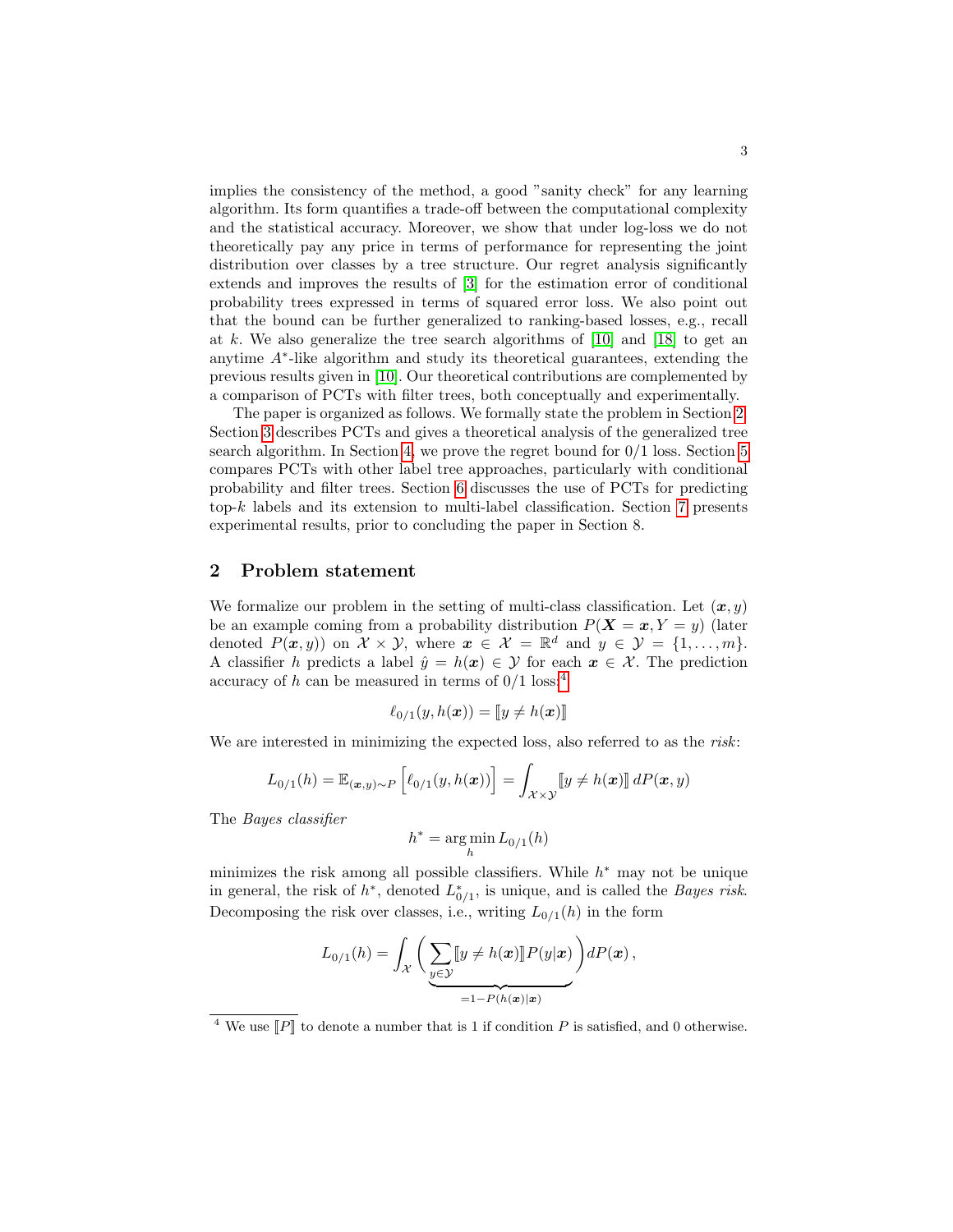

<span id="page-3-1"></span>Fig. 1. Different binary codes in multi-class classification.

reveals that  $h^*$  minimizes risk in a pointwise manner, i.e., for every  $x$ ,

$$
h^*(\boldsymbol{x}) = \arg\min_{y \in \mathcal{Y}} \left\{ 1 - P(y|\boldsymbol{x}) \right\} = \arg\max_{y \in \mathcal{Y}} P(y | \boldsymbol{x}).
$$

Given a classifier h, the regret of h is defined as

<span id="page-3-2"></span>
$$
reg_{0/1}(h) = L_{0/1}(h) - L_{0/1}^{*} = \int_{\mathcal{X}} \Big( P(h^{*}(\boldsymbol{x})|\boldsymbol{x}) - P(h(\boldsymbol{x})|\boldsymbol{x}) \Big) dP(\boldsymbol{x}). \quad (1)
$$

The regret quantifies the suboptimality of  $h$  compared to the optimal classifier  $h^*$ . The goal is to train a classifier h with a small regret, ideally equal to zero.

In the following, we assume  $h$  to be represented as a label tree classifier. To this end, we encode the labels  $\{1, \ldots, m\}$  using a prefix code. Any such code can be represented by a tree with  $0/1$  splits. Each path from the root to a leaf node then corresponds to a code word. Recall that codes of fixed length are also prefix codes. Figure [1](#page-3-1) shows two examples of coding trees for multi-class classification with 4 classes. Under the coding, we represent each label y by a binary vector  $y = (y_1, \ldots, y_l)$ , where l is the maximum length of the code. The set of all code words we denote by  $\mathcal C$ . As another special case, consider the problem of multilabel (instead of multi-class) classification, where the goal is to predict the set of labels assigned to a given instance  $x$ . Such a set can be represented by a binary vector  $y = (y_1, \ldots, y_m)$ , which in turn can be used as a prefix code.

In the label tree approach, we put a binary classifier in each non-leaf node of the tree. An internal node can be uniquely identified by the partial code word  $y^{i} = (y_{1},...,y_{i})$ . We denote the root node by  $y^{0}$ , which is an empty vector (without any elements). The final prediction is determined by a sequence of decisions of internal classifiers. In the next section, we present a specific instance of the label tree approach that uses probabilistic classifiers in internal nodes of the tree.

## <span id="page-3-0"></span>3 Probabilistic classifier trees

Probabilistic classifier trees (PCTs) are designed to estimate probabilities  $P(y | x)$ by following a path from the root to a leaf node, which corresponds to a code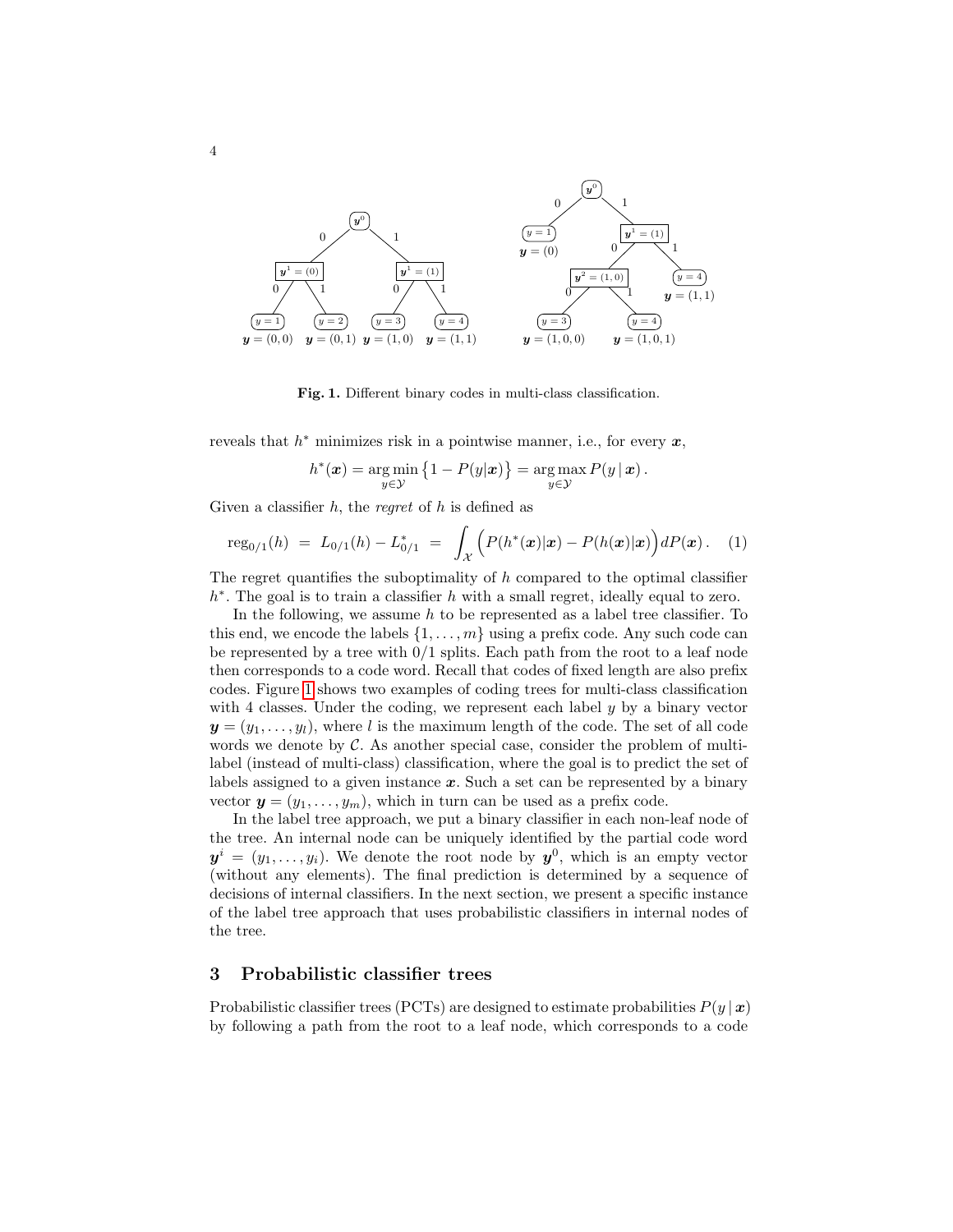word  $y = (y_1, \ldots, y_l)$  assigned to label  $y \in \mathcal{Y}$ . Recalling the chain rule of probability, the process corresponds to computing

$$
P(y \mid \boldsymbol{x}) = P(\boldsymbol{y} \mid \boldsymbol{x}) = \prod_{i=1}^{l} P(y_i | \boldsymbol{y}^{i-1}, \boldsymbol{x}), \qquad (2)
$$

where  $P(y_i|\mathbf{y}^{i-1}, \mathbf{x})$  are probabilities of  $y_i \in \{0, 1\}$ , estimated in non-leaf nodes  $y^{i-1}$ . In the next two subsections, training and inference (classification of new examples) for PCT will be discussed in more detail.

#### 3.1 Training

Training of PCT naturally decomposes into learning problems over non-leaf nodes of the tree. In each node  $y^{i-1}$ , the task is to train a probabilistic classifier (e.g., logistic regression) to estimate  $P(y_i|\mathbf{y}^{i-1}, \mathbf{x})$ .

Looking at PCTs as a reduction technique, it is worth mentioning that its training complexity could be much lower than that of the 1-vs-all approach, since each example  $(x, y)$  is used in only l instead of m binary problems, where l is the height of the tree (i.e.,  $l = \lceil \log_2 m \rceil$  if the tree is balanced). To further improve the training time complexity, one can use online learning methods, such as stochastic gradient descent [\[5\]](#page-15-15). Moreover, internal classifiers in PCT can be trained independently of each other, thereby allowing for a massive parallelization of the training procedure. Let us also remark that the learning process can be defined as a single task; this is the so-called one-classifier trick [\[4\]](#page-15-7), in which a node indicator is used as an additional feature. Alternatively, one can use a separate task for each level of the tree. This approach is used in multi-label classification, as will be discussed in Section [6.](#page-11-0)

#### <span id="page-4-1"></span>3.2 Inference

The classification procedure in PCTs is more involved. To begin with, note that a probability estimate  $Q(y | x)$  for any label y (given instance x) is obtained quite easily, simply by following the corresponding path in the tree and applying the chain rule:

$$
Q(y \,|\, \boldsymbol{x}) = Q(\boldsymbol{y} \,|\, \boldsymbol{x}) = \prod_{i=1}^{l} Q(y_i | \boldsymbol{y}^{i-1}, \boldsymbol{x})
$$

However, being interested in minimization of  $0/1$  loss, we actually seek to find

<span id="page-4-0"></span>
$$
\hat{\boldsymbol{y}}^* = \underset{\boldsymbol{y} \in \mathcal{C}}{\arg \max} Q(\boldsymbol{y} \,|\, \boldsymbol{x}), \tag{3}
$$

preferably without computing the probability of each label first. A simple idea is to follow a single path in the tree, starting in the root and always choosing the branch  $y_i \in \{0,1\}$  for which  $Q(y_i|\mathbf{y}^{i-1}, \mathbf{x}) > 0.5$ . However, while being efficient, this approach is not guaranteed to find the optimal solution [\[4,](#page-15-7)[10\]](#page-15-8).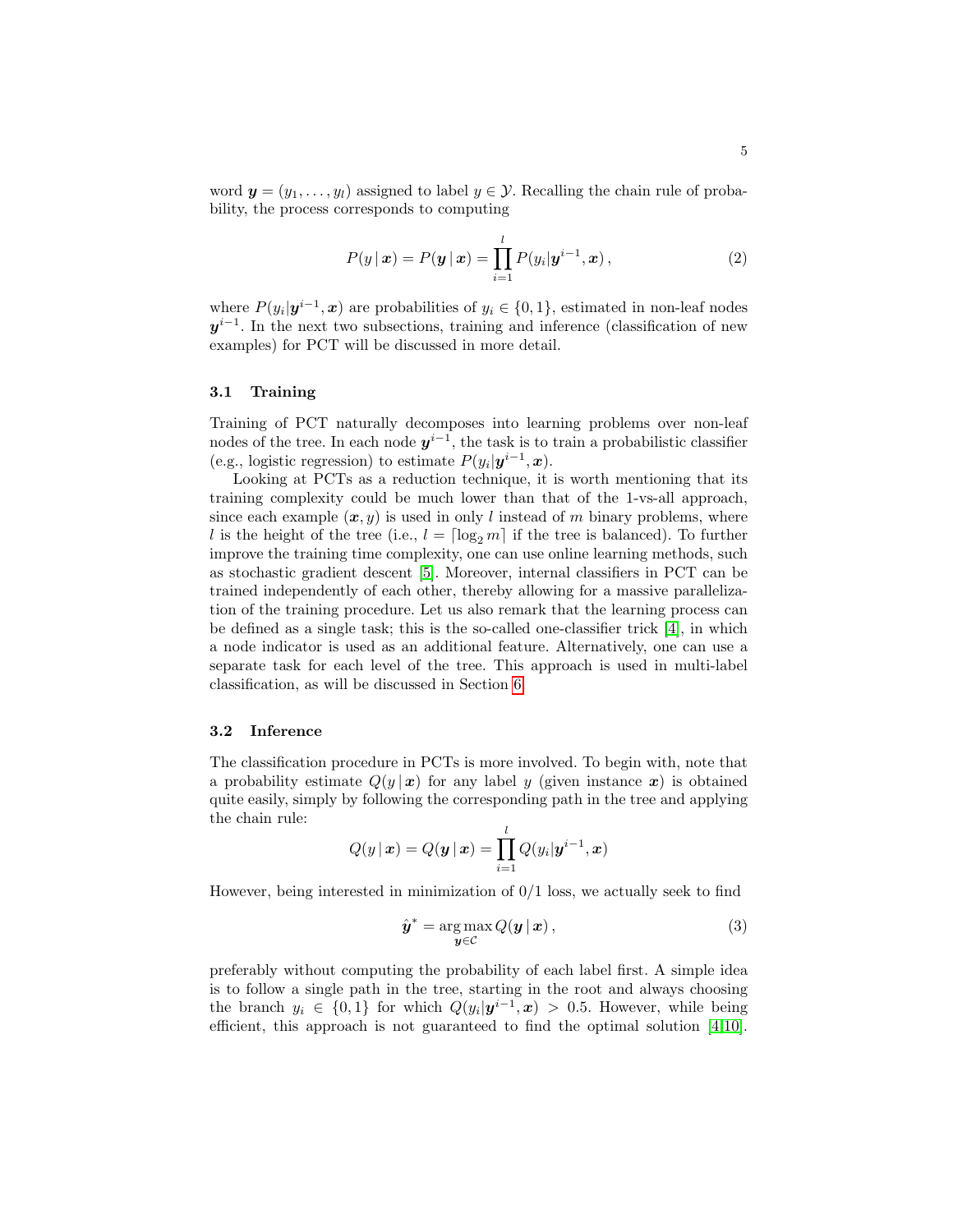<span id="page-5-0"></span>Algorithm 1 Inference with  $\epsilon$ -approximate  $A^*$ 

1: input:  $x$  (test example) 2: priority list  $\mathcal{Q} \leftarrow {\{\boldsymbol{y}_0\}}$  (contains root node initially) 3: priority list  $K \leftarrow \{\}$  (contains nodes whose both children were not inserted to Q) 4:  $\epsilon \leftarrow 2^{-c}$  with  $1 \leq c \leq m$ 5: while  $\mathcal{Q} \neq \emptyset$  do 6:  $v \leftarrow$  pop first element in Q 7: if v is a leaf then delete all elements in  $\mathcal K$  and break the while loop 8:  $v_1 \leftarrow (v, 1)$  (left child of v) and  $v_0 \leftarrow (v, 0)$  (right child of v) 9: compute  $E(\mathbf{v}_1 | \mathbf{x})$  and  $E(\mathbf{v}_0 | \mathbf{x})$  recursively from  $E(\mathbf{v} | \mathbf{x})$  using Eqn. [\(4\)](#page-6-0) 10: if  $E(\mathbf{v}_1 | \mathbf{x}) \geq \epsilon$  then add  $(\mathbf{v}_1, E(\mathbf{v}_1 | \mathbf{x}))$  to Q sorted in descending order of E 11: if  $E(\mathbf{v}_0 | \mathbf{x}) \ge \epsilon$  then add  $(\mathbf{v}_0, E(\mathbf{v}_0 | \mathbf{x}))$  to Q sorted in descending order of E 12: if  $v_1$  and  $v_0$  are not inserted to Q then add v to K in descending order of E 13:  $\theta \leftarrow 0$ 14: while  $\mathcal{K} \neq \emptyset$  do  $15:$  $v' \leftarrow$  pop first element in K  $16:$  $\prime$   $\leftarrow$  apply greedy search downward on  $v'$ 17: if  $Q(\mathbf{v}' | \mathbf{x}) \geq \theta$  then  $\mathbf{v} \leftarrow \mathbf{v}'$  and  $\theta \leftarrow Q(\mathbf{v}' | \mathbf{x})$ 18: return  $h_{\epsilon}(x) = \hat{y}_{\epsilon} = v$ 

Better inference methods have been presented in recent years, based on search algorithms such as uniform-cost search  $[10]$ , beam search  $[16]$ , and  $A^*$   $[18]$ .

All three approaches allow for trading complexity against optimality, and hence for using PCTs in an anytime fashion, thanks to a hyper-parameter  $\epsilon$ . This parameter controls the degree of optimality, i.e., of finding the true loss minimizer [\(3\)](#page-4-0), as a function of the runtime (it finds a solution  $\hat{y}_{\epsilon}$  the conditional probability  $Q(\hat{\boldsymbol{y}}_{\epsilon} | \boldsymbol{x})$  of which is not much worse than the probability of the optimal solution  $\hat{y}^*$  defined in Eqn. [3\)](#page-4-0). In the analysis that follows, we will use this property to give a formal bound on the error made by such inference algorithms, with a particular focus on uniform-cost and  $A^*$  search. An extension of the analysis to beam search is straightforward and omitted due to lack of space. The pseudo code in Algorithm [1](#page-5-0) unifies the approaches of [\[18\]](#page-15-11) and [\[10\]](#page-15-8). This general algorithm, which we denote  $h_{\epsilon}(\boldsymbol{x})$ , is a variant of  $A^*$ . It fulfills the anytime property, i.e., the search can be stopped at any time and the algorithm will deliver a valid though possibly suboptimal solution.

Recall that each node in the tree is uniquely defined by a path from the root to this node, i.e., by the partial code word  $y^i$ . We use v to denote the node currently visited by the algorithm, and associate with this node the following value:

$$
E(\boldsymbol{v} \,|\, \boldsymbol{x}) = E(\boldsymbol{y}^i \,|\, \boldsymbol{x}) = Q(\boldsymbol{y}^i \,|\, \boldsymbol{x}) \times H(\boldsymbol{y}^i \,|\, \boldsymbol{x})
$$

This value can be interpreted as an approximation of the maximal value of  $Q(\mathbf{y} | \mathbf{x})$ , in which  $Q(\mathbf{y}^i | \mathbf{x})$  is the part of the path that can be computed when moving from the root to node v, and  $H(y^i|x)$  is a heuristic that optimistically guesses the part of the path that has not yet been computed (in the considered case,  $E(\mathbf{y}^i|\mathbf{x})$  has to overestimate or to be the same as the maximal value of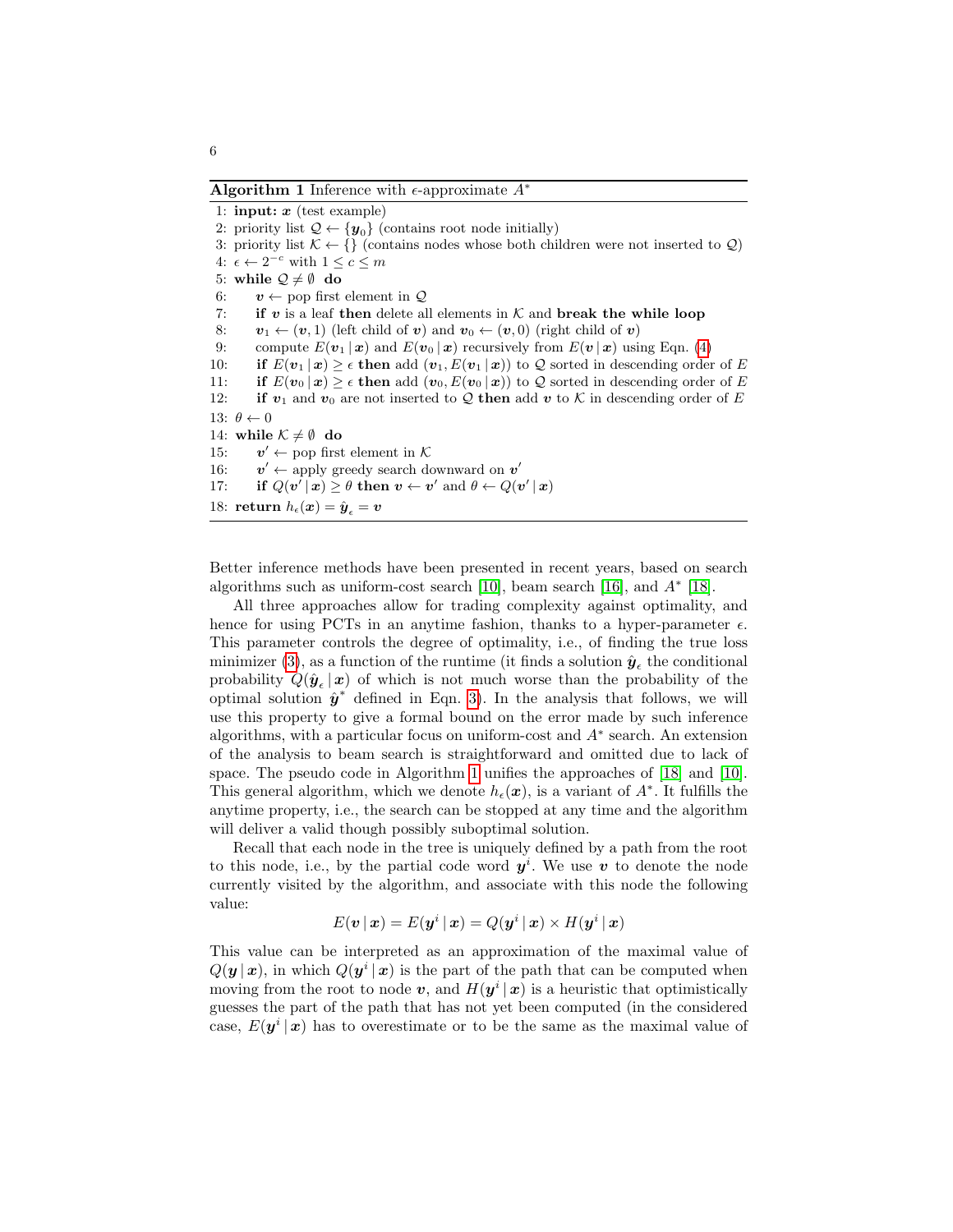$Q(\mathbf{y} \mid \mathbf{x})$ ).  $Q(\mathbf{y}^i \mid \mathbf{x})$  can be computed recursively as follows:  $Q(\mathbf{y}^0 \mid \mathbf{x}) = 1$  and

<span id="page-6-0"></span>
$$
Q(\boldsymbol{y}^{i} \,|\, \boldsymbol{x}) = Q(y_i = 1 | \boldsymbol{y}^{i-1}, \boldsymbol{x}) \times Q(\boldsymbol{y}^{i-1} \,|\, \boldsymbol{x}). \tag{4}
$$

In [\[18\]](#page-15-11), a procedure for computing  $H(\mathbf{y}^i|\mathbf{x})$  is proposed for the specific case of logistic regression as a base learner, whereas the heuristic is simply  $H(\mathbf{y}^i | \mathbf{x}) = 1$ in uniform-cost search used in [\[10\]](#page-15-8). The former approach has the advantage of providing a more accurate estimation of maximal  $Q(\mathbf{y} | \mathbf{x})$ , albeit with an additional computing cost, while the latter approach makes a more rough estimation without any additional cost. Interestingly, as shown in experiments in [\[18\]](#page-15-11), the former approach is still more expensive in terms of the total search cost than the latter.

In a nutshell, Algorithm [1](#page-5-0) starts from the root of the label tree, which is the single element of priority list  $Q$ , sorted in descending order of  $E$ . In every iteration, the top element of the list is popped and the children  $v_0$  and  $v_1$  of the corresponding node v are visited.  $E(\mathbf{y}^i|\mathbf{x})$  is then recursively computed for the children of node  $v$ , which are added to the list if this quantity exceeds the threshold  $\epsilon = 2^{-c}$  with  $1 \leq c \leq l$ , where l is the maximal length of the path in the tree. Basically, they are inserted into the list at the appropriate position, so that the order imposed by  $E(\mathbf{y}^i|\mathbf{x})$  is respected. The first while-loop of the algorithm stops in two situations: (i) when the element popped from the list  $\mathcal Q$ corresponds to a leaf of the tree, or (ii) when the list  $Q$  is empty. The label corresponding to the leaf is then returned in the former case, while in the latter case, inference by greedy search is applied to define a path from all nodes from the list  $K$ . This list, also sorted in descending order of  $E$ , contains nodes for which none of their children has been added to  $Q$ . The use of list  $K$  ensures that by decreasing the value of  $\epsilon$ , the algorithm will always find a solution that is not worse than a solution that would be found with greater  $\epsilon$ .

Algorithm 1 enjoys strong theoretical guarantees. Assuming the cost for computing  $H(\mathbf{y}^i|\mathbf{x})$  to be constant, the following result immediately follows from a theorem proved in [\[10\]](#page-15-8).

**Theorem [1](#page-5-0).** Let  $1 \leq c \leq l$ . Algorithm 1 with  $\epsilon = 2^{-c}$  needs at most  $\mathcal{O}(l\epsilon^{-1})$ iterations to find a prediction  $h_{\epsilon}(\boldsymbol{x}) = \hat{\boldsymbol{y}}_{\epsilon}$  such that

<span id="page-6-1"></span>
$$
Q(\hat{\boldsymbol{y}}^* | \boldsymbol{x}) - Q(\hat{\boldsymbol{y}}_{\epsilon} | \boldsymbol{x}) \leq \epsilon - 2^{-l}.
$$

From the theorem, we see that the quality of the solution found by the algorithm improves with the length of the running time. Consequently, the algorithm will always find the optimal solution, provided its probability mass is greater than  $\epsilon$ . Reformulating the above, we can say that the algorithm finds the solution in time linear in  $1/q_{\text{max}}$ , where  $q_{\text{max}}$  is the probability mass of the best solution in the estimated distribution Q. For problems with low noise (high values of  $q_{\text{max}}$ ), this method should work very fast.

The theorem also implies that the greedy search, which corresponds to the algorithm with  $\epsilon = 0.5$ , has very poor guarantees that approach the bound of 0.5 with  $m \to \infty$ .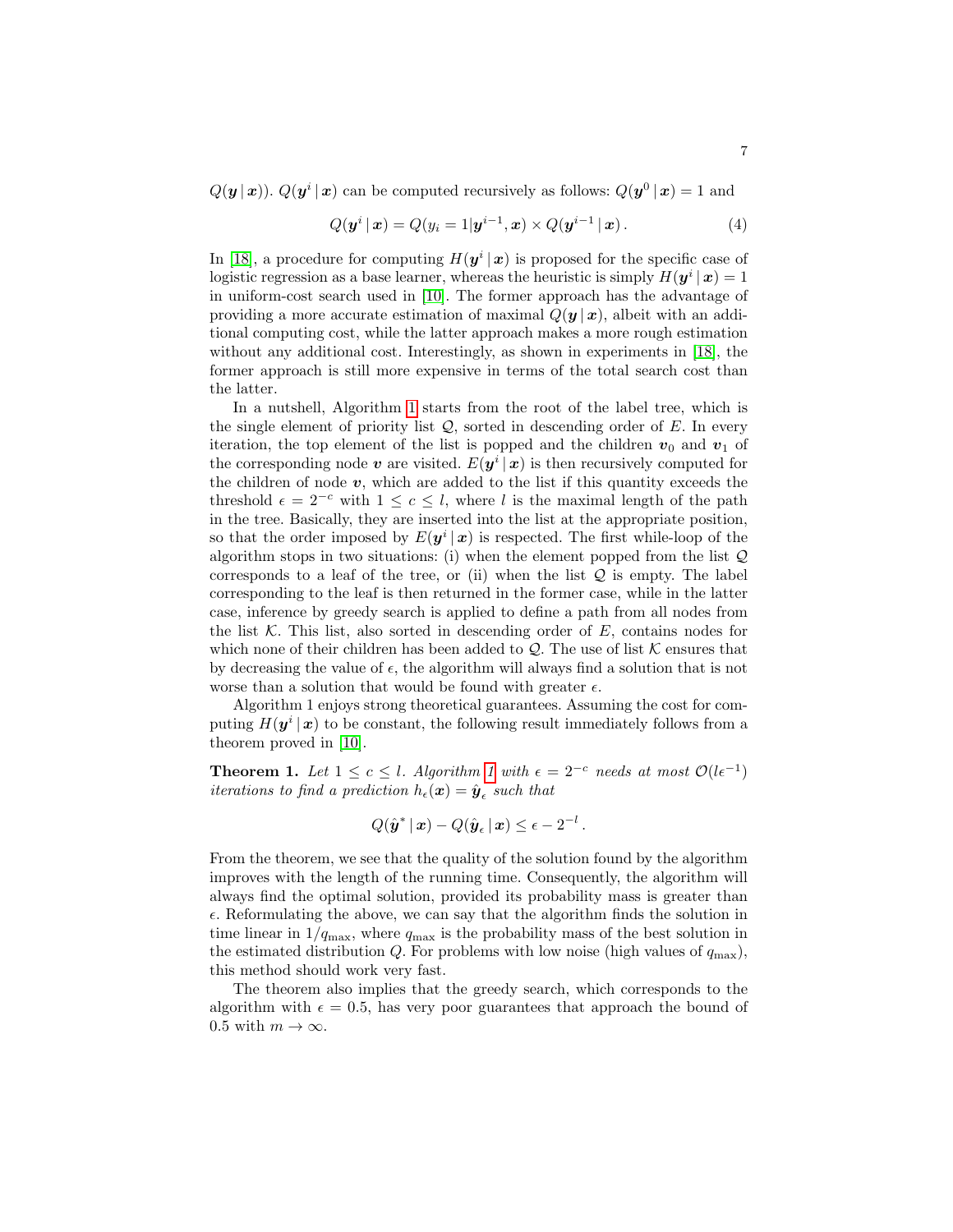### <span id="page-7-0"></span>4 Regret bounds for PCT

In this section, we are concerned with the generalization ability of the PCT classifier, measured by means of the regret [\(1\)](#page-3-2). Assume for a moment that  $Q(\cdot|x)$ , the label distribution produced by PCT, coincides with the true conditional distribution  $P(\cdot|\mathbf{x})$  for every x. Then, if the  $\epsilon$ -approximate inference algorithm is used for classification, Theorem [1](#page-6-1) implies the regret of the PCT classifier is at most  $\epsilon$ , i.e., the expected classification error of PCT is at most  $\epsilon$  larger than the expected classification error of the Bayes classifier.

It is, however, unrealistic to assume that PCT is able to perfectly match the true data distribution, hence  $Q(\cdot|\mathbf{x})$  and  $P(\cdot|\mathbf{x})$  will differ in general. Thus, the question arises whether the expected classification error of PCT is still not much worse than the expected classification error of the Bayes classifier if  $Q(\cdot|\mathbf{x})$  and  $P(\cdot|\mathbf{x})$  do not coincide, but are *close* to each other in some sense. This section presents an affirmative answer to this question, delivering a regret bound on the classification error that takes into account the predictive performance of the internal classifiers. More precisely, we bound the  $PCT$  regret for  $0/1$  loss in terms of the difference between  $Q$  and  $P$ , quantified in terms of *log-loss regret*.

We start with a general definition of the log-loss. Consider a problem of estimating a probability distribution on some outcome space  $S$ . The log-loss of probability estimate  $Q(\cdot)$  on S when the observed outcome is  $y \in S$  is given by

$$
\ell_{\log}(y, Q) = -\log Q(y).
$$

The log-loss is by far the most popular measure for quantifying the accuracy of probabilistic predictions, and plays an important role in information theory, data compression, and statistics [\[7\]](#page-15-16) (we briefly analyze the other loss function, squared loss, in Section [5\)](#page-10-0). The *log-loss risk* is the expected log-loss of  $Q(\cdot)$ :

$$
L_{\log}(Q) = \mathbb{E}_{y \sim P} [\ell_{\log}(y, Q)],
$$

where  $P(\cdot)$  is the true distribution of y. The log-loss is a *strictly proper loss*, which means that the unique minimizer of the risk is achieved at  $Q(\cdot) \equiv P(\cdot)$ (see, e.g., [\[21\]](#page-15-17)). We thus define the *log-loss regret* as:

$$
reg_{log}(Q) = L_{log}(Q) - L_{log}(P) = \mathbb{E}_{y \sim P} \left[ log \frac{P(y)}{Q(y)} \right] = D(P||Q),
$$

where  $D(\cdot\|\cdot)$  is the Kullback-Leibler (KL) divergence.

We now turn back to PCTs. Let us first fix an instance  $x \in \mathcal{X}$  and consider the distribution over code words  $y \in \mathcal{C}$ . There are two ways in which log-loss can be used in this setting:

– To measure the quality of the estimate of the joint distribution of labels given x,  $Q(y|x)$ , i.e., the outcome space is  $S = C$ , and the log-loss is  $\ell_{\log}(y, Q(\cdot|x)) = -\log Q(y|x)$ . The log-loss regret is then the KL divergence between true joint conditional distribution  $P(y|x)$  and its estimate  $Q(\mathbf{y}|\mathbf{x})$ , reg<sub>log</sub> $(Q(\cdot|\mathbf{x})) = D(P(\cdot|\mathbf{x})||Q(\cdot|\mathbf{x})).$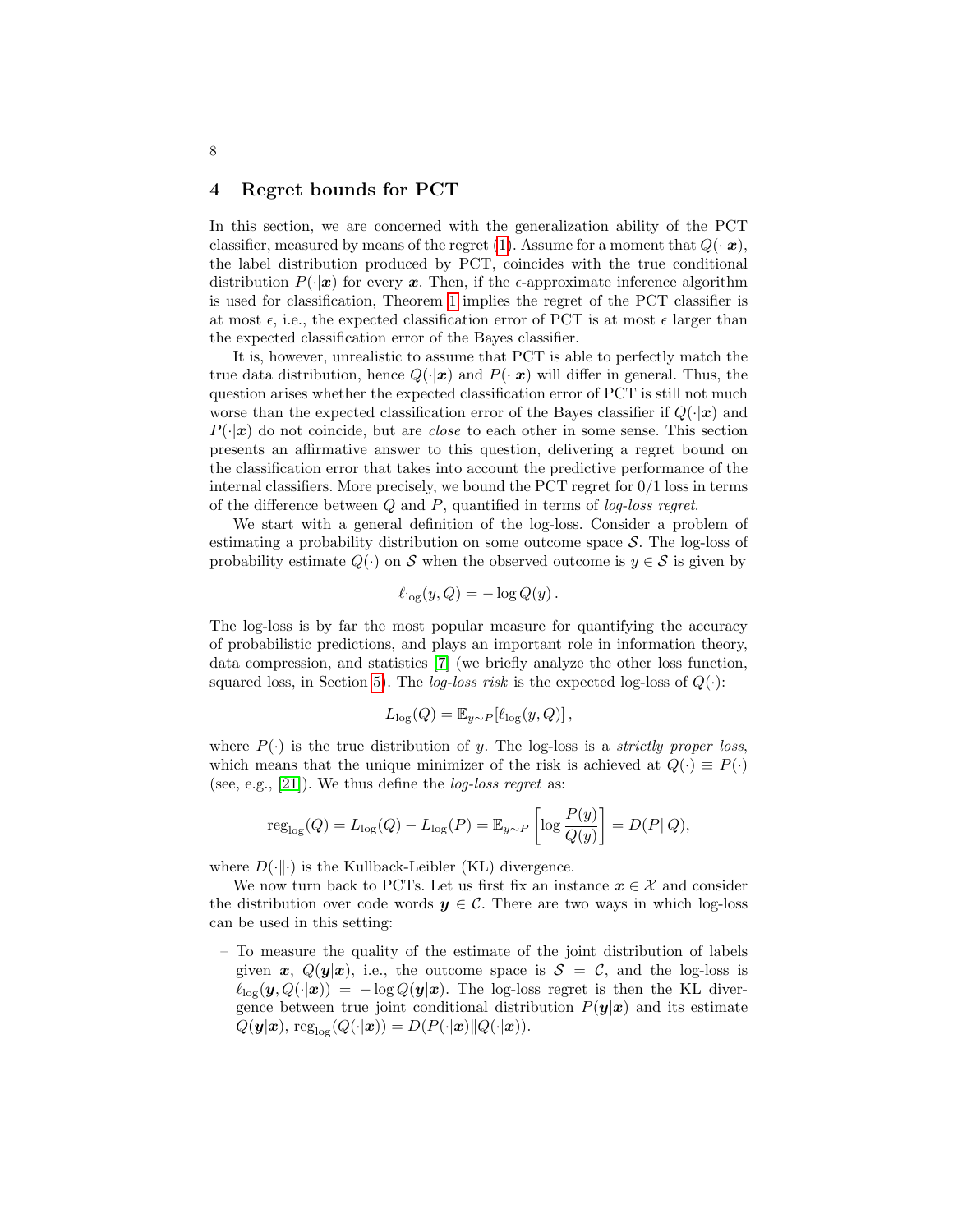– To measure the quality of individual classifiers in each node of the tree. Given a node  $y^{i-1} = (y_1, \ldots, y_{i-1})$ , the probability estimate for label  $y_i \in$  $\{0,1\}$  at this node is  $Q(\cdot|\mathbf{y}^{i-1}, \mathbf{x})$ . Thus, the outcome space is  $\mathcal{S} = \{0,1\},\$ and  $\ell_{\log}(y_i, Q(\cdot | \boldsymbol{y}^{i-1}, \boldsymbol{x})) = -\log Q(y_i | \boldsymbol{y}^{i-1}, \boldsymbol{x})$ . The log-loss regret is then  $\mathrm{reg}_{\mathrm{log}}(\bar{Q}(\cdot|\boldsymbol{y}^{i-1},\boldsymbol{x}))=D(P(\cdot|\boldsymbol{y}^{i-1},\boldsymbol{x})\|Q(\cdot|\boldsymbol{y}^{i-1},\boldsymbol{x})).$ 

Both ways described above turn out to be equivalent. Indeed, we have

<span id="page-8-0"></span>
$$
\ell_{\log}(\boldsymbol{y}, Q(\cdot|\boldsymbol{x})) = -\log Q(\boldsymbol{y}|\boldsymbol{x}) = \sum_{i=1}^{l} -\log Q(y_i|\boldsymbol{y}^{i-1}, \boldsymbol{x})
$$

$$
= \sum_{i=1}^{l} \ell_{\log}(y_i, Q(\cdot|\boldsymbol{y}^{i-1}, \boldsymbol{x})),
$$

so that the log-loss of the joint distribution is equal to the sum of log-losses of individual node classifiers along the path from the root to leaf  $y$ . Similarly,

$$
\operatorname{reg}_{\log}(Q(\cdot|\boldsymbol{x})) = \mathbb{E}_{\boldsymbol{y} \sim P(\cdot|\boldsymbol{x})} \left[ \log \frac{P(\boldsymbol{y}|\boldsymbol{x})}{Q(\boldsymbol{y}|\boldsymbol{x})} \right] = \mathbb{E}_{\boldsymbol{y} \sim P(\cdot|\boldsymbol{x})} \left[ \sum_{i=1}^{l} \log \frac{P(y_i|\boldsymbol{y}^{i-1}, \boldsymbol{x})}{Q(y_i|\boldsymbol{y}^{i-1}, \boldsymbol{x})} \right]
$$

$$
= \mathbb{E}_{\boldsymbol{y} \sim P(\cdot|\boldsymbol{x})} \left[ \sum_{i=1}^{l} \operatorname{reg}_{\log}(Q(\cdot|\boldsymbol{y}^{i-1}, \boldsymbol{x})) \right], \tag{5}
$$

i.e., the log-loss regret of the joint distribution is equal to the sum of the regrets of node classifiers along the random path from the root to leaf  $y$ , where  $y$  is drawn from  $P(\cdot|\mathbf{x})$ . This basically expresses the chain rule for KL divergence [\[7\]](#page-15-16). The consequence of the above is that under log-loss we theoretically do not pay any price in terms of performance for representing the joint distribution by a tree structure.

We are now ready to present the main result of this section, which states that the 0/1-regret of the PCT classifier is bounded by means of the sum of log-loss regrets along a random path from the root to the leaf (or, equivalently, by the log-loss regret of the joint distribution) and the search error  $\epsilon$  of the inference procedure.

<span id="page-8-1"></span>**Theorem 2.** Consider PCT, which estimates the probability  $Q(\cdot|\mathbf{y}^{i-1}, \mathbf{x})$  in each non-leaf node  $y^{i-1}$ , and let  $h_{\epsilon}$  be the classifier which for any  $x$ , outputs  $\hat{\bm{y}}_{\epsilon}$  found by the  $\epsilon$ -approximate inference procedure (Algorithm [1\)](#page-5-0). Then, for any distribution P,

$$
\mathrm{reg}_{0/1}(h_\epsilon) \leq \sqrt{2 \mathrm{reg}_{\log}(Q)} + \epsilon - 2^{-l},
$$

where  $\text{reg}_{\text{log}}(Q) = \mathbb{E}_{(\bm{x}, \bm{y}) \sim P} \left[ \sum_{i=1}^{l} \text{reg}_{\text{log}}(Q(\cdot | \bm{y}^i, \bm{x})) \right]$  is the expected sum of regrets at internal classifiers along a path from the root to the leaf.

*Proof.* We first condition everything on a fixed  $x$ . Let  $y^* = \arg \max_y P(y|x)$  be the mode of  $P(\cdot|\mathbf{x})$ , and let  $\hat{\mathbf{y}}_{\epsilon} = h_{\epsilon}(\mathbf{x})$  be the output of Algorithm [1](#page-5-0) for input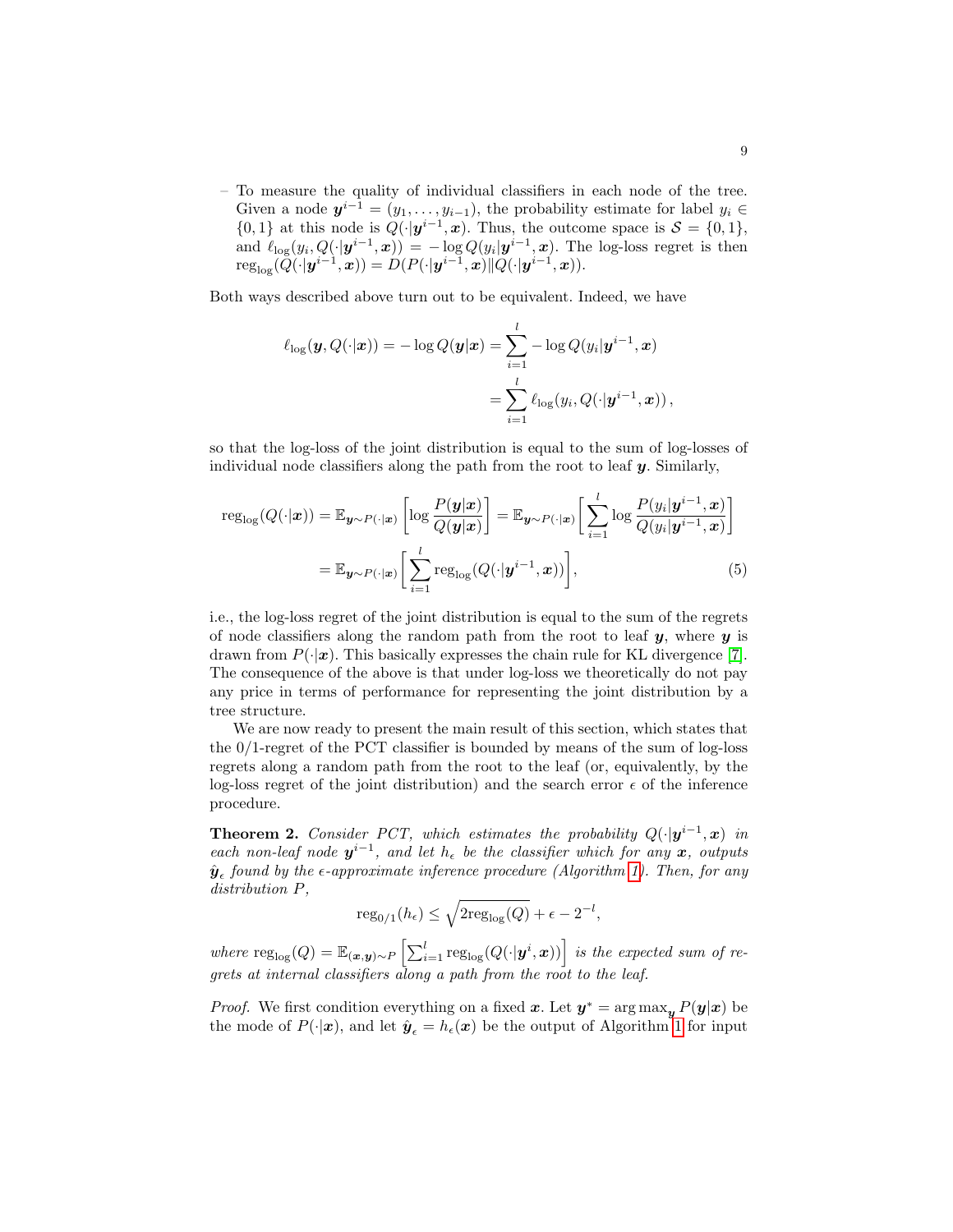x. Moreover, we let  $\hat{\mathbf{y}}^* = \arg \max_{\mathbf{y}} Q(\mathbf{y}|\mathbf{x})$  denote the mode of  $Q(\cdot|\mathbf{x})$ , and note that from Theorem [1,](#page-6-1)

<span id="page-9-0"></span>
$$
Q(\hat{\boldsymbol{y}}^*|\boldsymbol{x}) - Q(\hat{\boldsymbol{y}}_{\epsilon}|\boldsymbol{x}) \le \epsilon - 2^{-l}.
$$
\n(6)

According to [\(1\)](#page-3-2), the 0/1-regret of  $\hat{y}_\epsilon$  conditioned at  $x$  is given by

$$
\mathrm{reg}_{0/1}(\hat{\boldsymbol{y}}_{\epsilon}) = P(\boldsymbol{y}^*|\boldsymbol{x}) - P(\hat{\boldsymbol{y}}_{\epsilon}|\boldsymbol{x}).
$$

Note that the regret is 0 if  $y^* = \hat{y}_\epsilon$ , hence we assume  $y^* \neq \hat{y}_\epsilon$  in what follows. From the definition of  $\hat{\mathbf{y}}^*, Q(\hat{\mathbf{y}}^*|\mathbf{x}) - Q(\mathbf{y}^*|\mathbf{x}) \geq 0$ , which together with [\(6\)](#page-9-0) gives  $Q(\hat{\boldsymbol{y}}_{\epsilon}|\boldsymbol{x}) - Q(\boldsymbol{y}^*|\boldsymbol{x}) + \epsilon - 2^{-l} \ge 0$ . Hence, we obtain the upper bound

$$
\begin{aligned}\n\operatorname{reg}_{0/1}(\hat{\boldsymbol{y}}_{\epsilon}) &\leq \left( P(\boldsymbol{y}^*|\boldsymbol{x}) - Q(\boldsymbol{y}^*|\boldsymbol{x}) \right) + \left( Q(\hat{\boldsymbol{y}}_{\epsilon}|\boldsymbol{x}) - P(\hat{\boldsymbol{y}}_{\epsilon}|\boldsymbol{x}) \right) + \epsilon - 2^{-l} \\
&\leq \left| P(\boldsymbol{y}^*|\boldsymbol{x}) - Q(\boldsymbol{y}^*|\boldsymbol{x}) \right| + \left| Q(\hat{\boldsymbol{y}}_{\epsilon}|\boldsymbol{x}) - P(\hat{\boldsymbol{y}}_{\epsilon}|\boldsymbol{x}) \right| + \epsilon - 2^{-l} \\
&\leq \sum_{\boldsymbol{y} \in \mathcal{C}} \left| P(\boldsymbol{y}|\boldsymbol{x}) - Q(\boldsymbol{y}|\boldsymbol{x}) \right| + \epsilon - 2^{-l},\n\end{aligned}
$$

where the last inequality is from  $y^* \neq \hat{y}_\epsilon$ . We now make use of Pinsker's inequality

$$
\frac{1}{2}\sum_{\boldsymbol{y}\in\mathcal{C}}\left|P(\boldsymbol{y}\,|\,\boldsymbol{x})-Q(\boldsymbol{y}\,|\,\boldsymbol{x})\right|\leq\sqrt{\frac{1}{2}D(P(\cdot\,|\,\boldsymbol{x})\|Q(\cdot\,|\,\boldsymbol{x}))}\,,
$$

which together with  $(5)$  implies

<span id="page-9-1"></span>
$$
reg_{0/1}(\hat{\boldsymbol{y}}_{\epsilon}) \leq \sqrt{2\mathbb{E}_{\boldsymbol{y}\sim P(\cdot|\boldsymbol{x})}\bigg[\sum_{i=1}^{l} reg_{\log}(Q(\cdot|\boldsymbol{y}^{i-1},\boldsymbol{x}))\bigg]} + \epsilon - 2^{-l}.
$$
 (7)

Note that the 0/1-regret of  $h_{\epsilon}$ , reg<sub>0/1</sub>( $h_{\epsilon}$ ), is just the expectation of the left-hand side of [\(7\)](#page-9-1) with respect to x. Thus, taking expectation on both sides of (7), and using  $\mathbb{E}[\sqrt{\cdot}] \leq \sqrt{\mathbb{E}[\cdot]}$  on the right-hand side (which is Jensen's inequality applied to the concave function  $x \mapsto \sqrt{x}$  gives

$$
\operatorname{reg}_{0/1}(h_{\epsilon}) \leq \sqrt{2\mathbb{E}_{(\boldsymbol{x}, \boldsymbol{y}) \sim P} \left[ \sum_{i=1}^{l} \operatorname{reg}_{\log}(Q(\cdot | \boldsymbol{y}^{i-1}, \boldsymbol{x})) \right]} + \epsilon - 2^{-l}
$$

$$
= \sqrt{2\operatorname{reg}_{\log}(Q)} + \epsilon - 2^{-l}.
$$

Theorem [2](#page-8-1) states that if the log-loss regret of node classifiers is small, the resulting  $\epsilon$ -approximate classifier will be close to the Bayes classifier in terms of 0/1 loss. This suggests to use node classifiers which minimize log-loss on the training sample, examples of which include logistic regression, Gradient Boosting Machines, deep neural networks,  $5$  and many others. One can show that the square-root dependence in the bound of Theorem [2](#page-8-1) cannot be improved in general, since when the tree consists only of the root node, our bound essentially specializes to the bound in [\[1\]](#page-14-0), which also exhibits square-root dependence.

<span id="page-9-2"></span><sup>&</sup>lt;sup>5</sup> In this case, the log-loss if often referred to as "soft-max" function.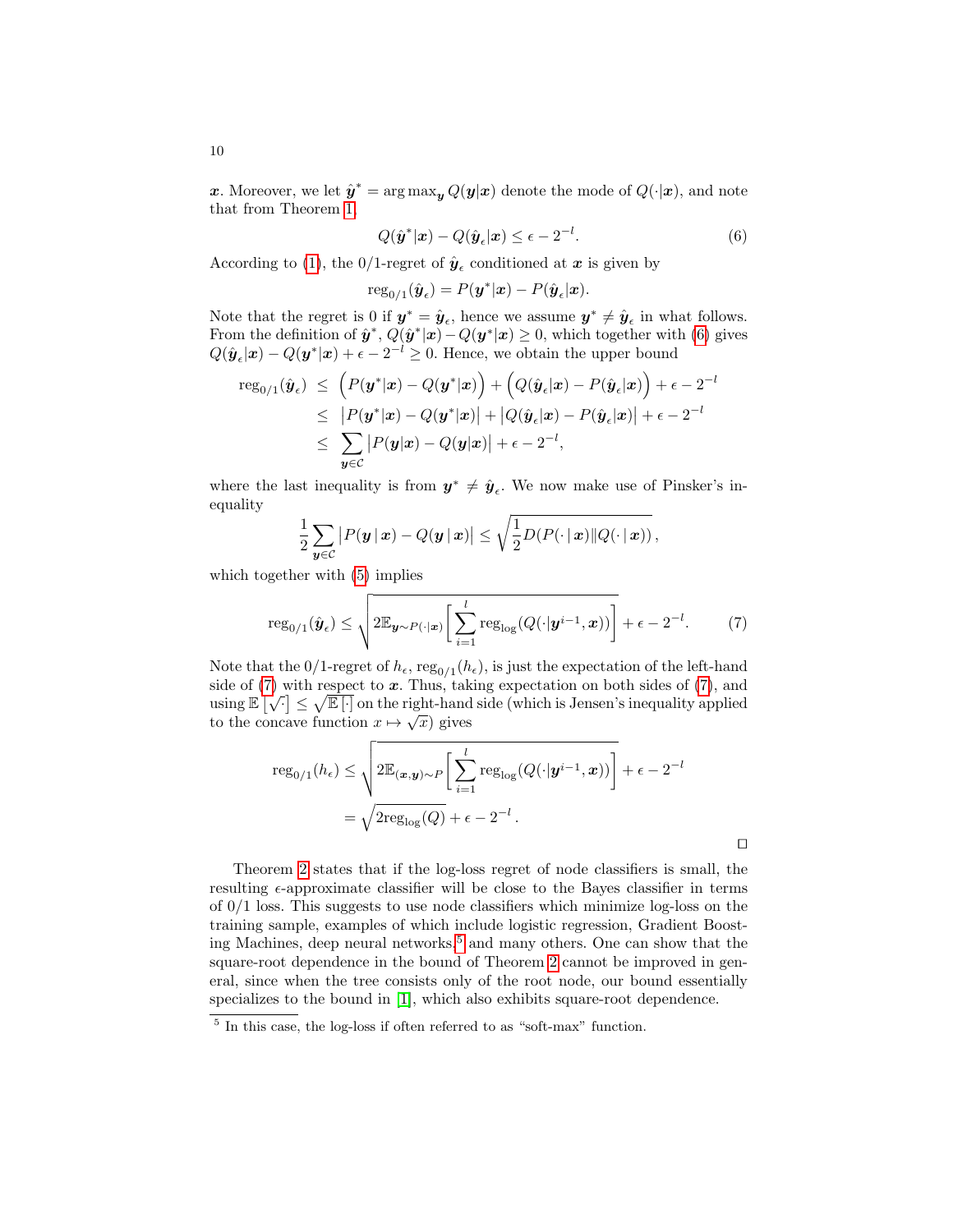## <span id="page-10-0"></span>5 Relation to other label tree approaches

### 5.1 Conditional probability trees

Conditional probability trees (CPTs) [\[4\]](#page-15-7) estimate a conditional probability distribution  $P(y|x)$  in the multiclass setting and have the same structure as PCTs. What distinguishes this approach from ours is that CPTs are used for probability estimation, with squared loss  $\ell_{sq}(y_i, Q(\cdot | y^{i-1}, x)) = (y_i - Q(y_i | y^{i-1}, x))^2$ as a performance measure, whence there is no inference phase to determine the mode of the conditional distribution. The main result in [\[4\]](#page-15-7) relates the squared loss regret on the joint distribution to the expected squared loss over the nodes of the tree. This result is analogous to the identity  $(5)$ , except that an additional  $O(\sqrt{l})$  factor appears in the squared loss bound. Moreover, no result analogous to Theorem [2](#page-8-1) is given, which would relate expected squared loss regret to the 0/1 classification regret.

In fact, we can show a *lower bound* on the  $0/1$  regret in terms of expected squared loss, which is at least a factor of  $\Omega(\sqrt{l})$  worse than our bound. To be more precise, one can show that for any  $l > 2$ , there exists a true distribution P and an estimate Q with the following property: even when assuming that the inference algorithm can identify the mode of the distribution exactly, it holds that  $\text{reg}_{0/1}(h_{\epsilon}) > \sqrt{\text{reg}_{\text{sq}}(Q)}$ , where  $\text{reg}_{\text{sq}}(Q)$  is the corresponding regret with log-loss replaced by squared loss.<sup>[6](#page-10-1)</sup> In other words, using squared loss yields a bound for classification error that is at least a factor  $\Omega(\sqrt{l})$  worse than the bound we obtained for log-loss.

#### 5.2 Filter trees

The filter tree (FT) approach [\[3\]](#page-15-2) is the first label tree algorithm for which a regret bound for the classification error has been proved. Interestingly, the specific training procedure used in FTs ensures that the greedy classification procedure is sufficient for obtaining consistent predictions.

FT uses the same tree structure as PCT, but with binary classifiers instead of class probability estimators in the non-leaf nodes of the tree. The method follows a bottom-up strategy, which can be interpreted as a single elimination tournament on the set of labels. A classifier in node  $y^{i-1}$  is trained to predict  $y_i$ , but FT implicitly transforms the underlying distribution of examples in the node. The transformation for  $0/1$  loss relies on filtering out all training examples that have been misclassified by successor classifiers on a path to a leaf. The learning algorithm starts with classifiers on the lowest non-leaf level of the tree. The correctly classified examples are then moved upward to nodes one level above. This process is repeated until the root node is reached.

In  $[3]$ , a regret bound for  $0/1$  loss has been proved that is conceptually similar to the one given in Theorem [2.](#page-8-1) The difference is that the right side of the

<span id="page-10-1"></span> $6$  We skip the details of the construction of P and Q due to the space limit.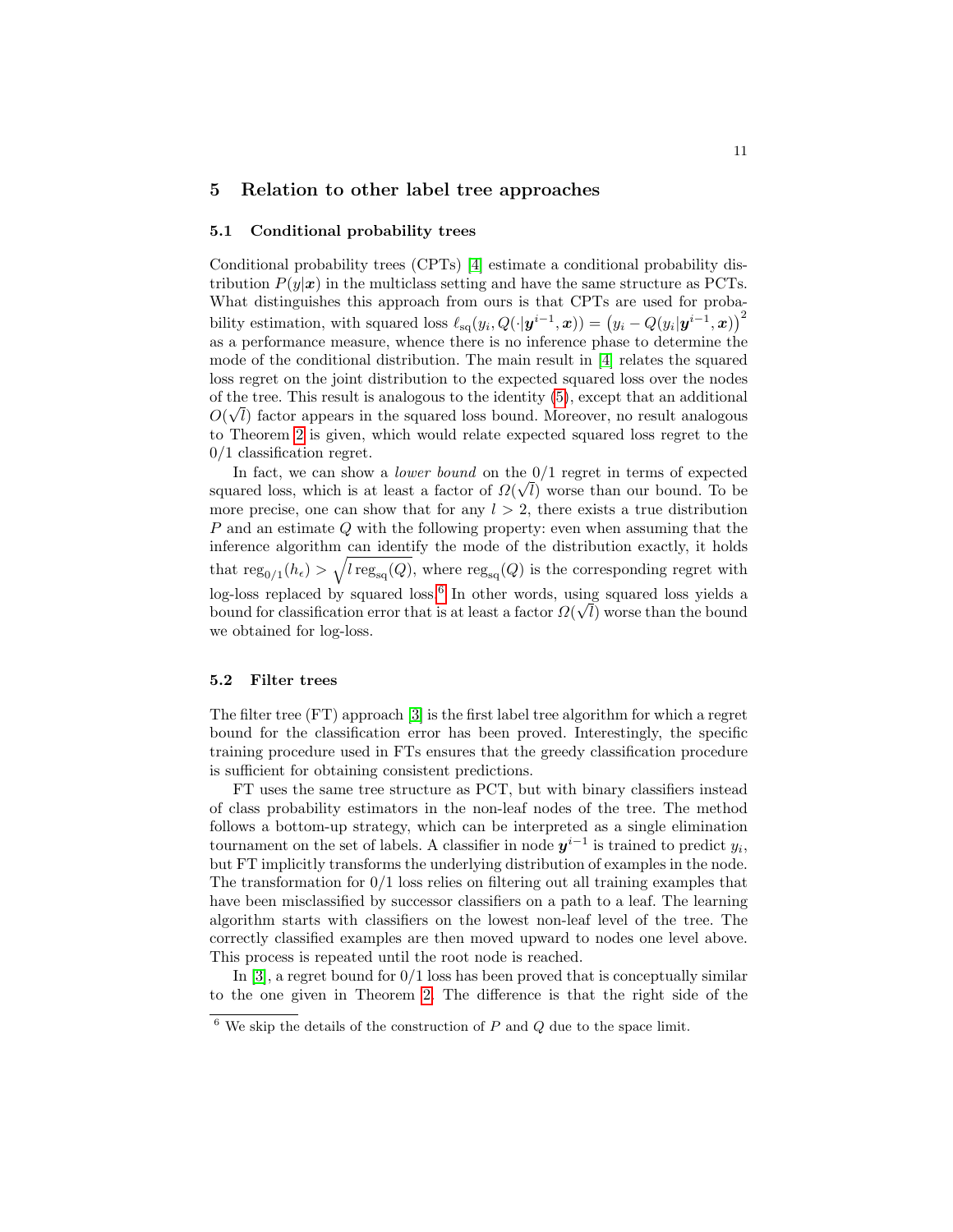bound is expressed in terms of  $0/1$  loss of the binary classifiers in non-leaf nodes. Therefore, these two bounds are not directly comparable.

Another advantage of FTs is that they can be used with any cost-based loss function. An appropriate bound has also been proved in [\[3\]](#page-15-2). The classification procedure still follows a greedy search, but training is more demanding. It requires weighting of examples, the use of cost-sensitive learners, and each training example generally occurs in each internal classifier.

## <span id="page-11-0"></span>6 Extensions of PCTs

Since PCT estimates the entire conditional distribution over labels, it can be used with any loss function. This comes with no additional cost during training, but may lead to very costly inference. Actually, inference can be performed efficiently only for certain losses, such as  $0/1$  loss as discussed in Section [3.2,](#page-4-1) but also some ranking-based loss functions. As an example, consider recall at kth position defined as

$$
R_{@k}(\boldsymbol{y},\boldsymbol{x},\mathcal{Y}_k) = [\![\boldsymbol{y}\in\mathcal{Y}_k]\!],
$$

where  $\mathcal{Y}_k$  is a set of k labels predicted for x. One can easily verify that an optimal  $\mathcal{Y}_k$  should contain k top-labels with largest  $P(y | x)$ . This can be approximated by k top-labels with largest  $Q(y | x)$ , which are easily obtained by PCT and a small extension of the  $\epsilon$ -approximate algorithm: it is enough to continue the search procedure until k leaves are visited. Moreover, the bound in Theorem [2](#page-8-1) can be easily extended to this case.

As already mentioned, PCTs can also be used in multi-label classification. In this case, the tree is of height  $m$  and is fully balanced. Each path from the root to a leaf corresponds to one of possible label combinations. In principle, PCT contains a single classifier in each non-leaf node. In multi-label case, storing  $2^m - 1$  classifiers for large m is not feasible. One can, however, follow a trick used in probabilistic classifier chains [\[9\]](#page-15-13) and condensed filter trees [\[17\]](#page-15-9), which relies on using one binary classifier per tree level. In other words, prediction of the *i*th label corresponds to the prediction made by the classifier on level  $i$  with additional features that indicate a given node of the tree.

### <span id="page-11-1"></span>7 Experimental Results

We empirically evaluate PCTs and FTs in two scenarios: multi-label classification (MLC) and multi-class classification (MCC). We test the algorithms in terms of 0/1 loss and the computational costs of their training and testing procedures. For PCTs, we additionally report  $R_{@k}$ .

We conduct experiments on 3 multi-class and 3 multi-label datasets.<sup>[7](#page-11-2)</sup> Table [1](#page-12-0) provides a summary of basic statistics of the datasets. Notice that the number of

12

<span id="page-11-2"></span> $\begin{minipage}{0.9\linewidth} \texttt{7} \texttt{Taken} \quad \texttt{from} \quad \texttt{the} \quad \texttt{libsvm} \quad \texttt{repository} \quad \texttt{https://www.csie.ntu.edu.tw/~cjlin/}{\texttt{http://www.csie.ntu.edu.tw/~cjlin/}{\texttt{http://www.csie.ntu.edu.tw/~cjlin/}{\texttt{http://www.csie.ntu.edu.tw/~cjlin/}{\texttt{http://www.csie.ntu.edu.tw/~cjlin/}{\texttt{http://www.csie.ntu.edu.tw/~cjlin/}{\texttt{http://www.csie.ntu.edu.tw/~cjlin/}{\texttt{http://www.csie.ntu.edu.tw/~cj$  $\begin{minipage}{0.9\linewidth} \texttt{7} \texttt{Taken} \quad \texttt{from} \quad \texttt{the} \quad \texttt{libsvm} \quad \texttt{repository} \quad \texttt{https://www.csie.ntu.edu.tw/~cjlin/}{\texttt{http://www.csie.ntu.edu.tw/~cjlin/}{\texttt{http://www.csie.ntu.edu.tw/~cjlin/}{\texttt{http://www.csie.ntu.edu.tw/~cjlin/}{\texttt{http://www.csie.ntu.edu.tw/~cjlin/}{\texttt{http://www.csie.ntu.edu.tw/~cjlin/}{\texttt{http://www.csie.ntu.edu.tw/~cjlin/}{\texttt{http://www.csie.ntu.edu.tw/~cj$  $\begin{minipage}{0.9\linewidth} \texttt{7} \texttt{Taken} \quad \texttt{from} \quad \texttt{the} \quad \texttt{libsvm} \quad \texttt{repository} \quad \texttt{https://www.csie.ntu.edu.tw/~cjlin/}{\texttt{http://www.csie.ntu.edu.tw/~cjlin/}{\texttt{http://www.csie.ntu.edu.tw/~cjlin/}{\texttt{http://www.csie.ntu.edu.tw/~cjlin/}{\texttt{http://www.csie.ntu.edu.tw/~cjlin/}{\texttt{http://www.csie.ntu.edu.tw/~cjlin/}{\texttt{http://www.csie.ntu.edu.tw/~cjlin/}{\texttt{http://www.csie.ntu.edu.tw/~cj$ [libsvmtools/datasets](https://www.csie.ntu.edu.tw/~cjlin/libsvmtools/datasets) and the image net competition webpage [http://www.](http://www.image-net.org/challenges/LSVRC/2010) [image-net.org/challenges/LSVRC/2010](http://www.image-net.org/challenges/LSVRC/2010).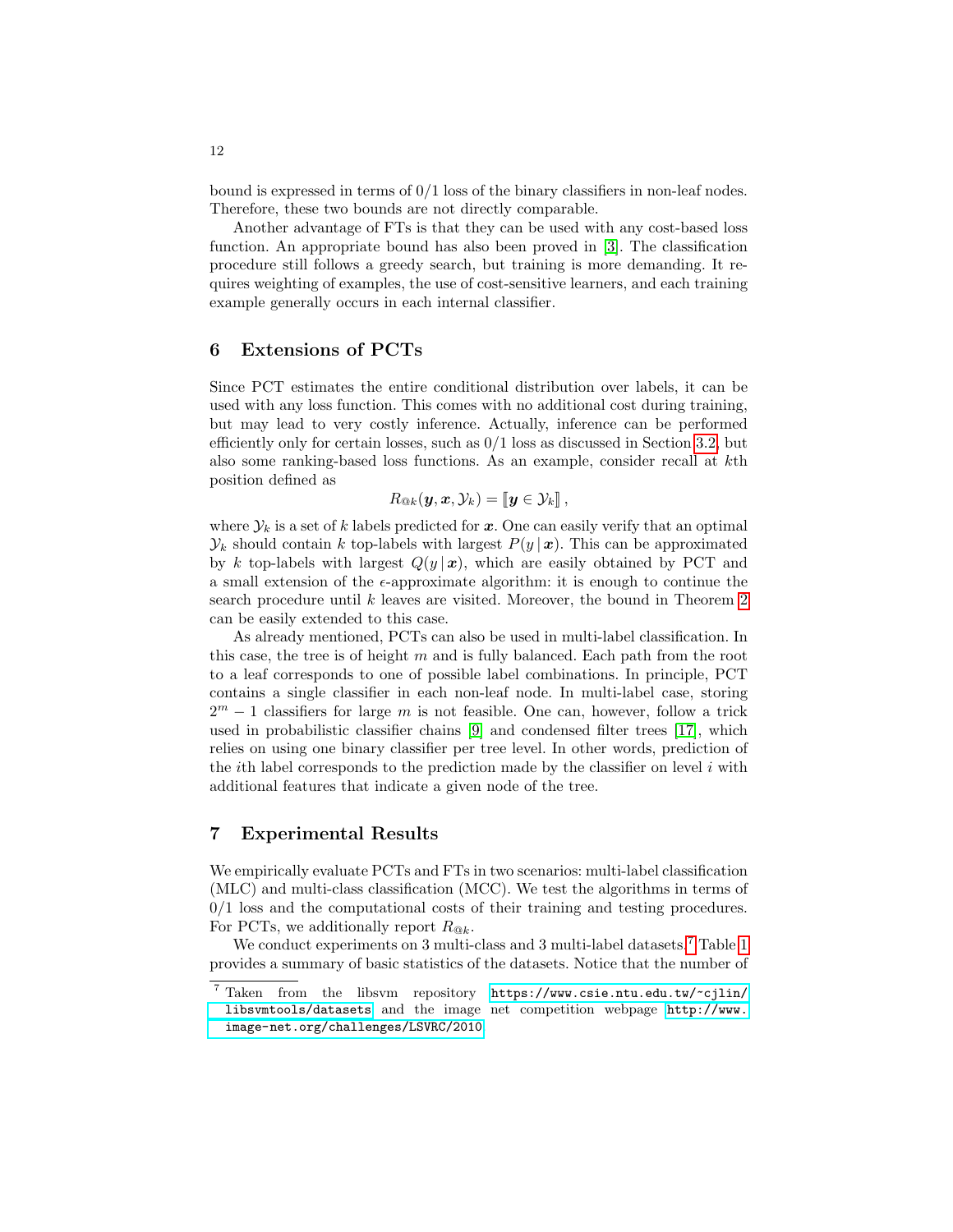|         |       | MCC                       |  | MLC |                                                |                     |                     |  |   |  |  |
|---------|-------|---------------------------|--|-----|------------------------------------------------|---------------------|---------------------|--|---|--|--|
| Dataset |       |                           |  |     | #train #test m d Dataset #train #test m        |                     |                     |  | d |  |  |
| Sector  |       | 6412 3207 105 55197 Yeast |  |     |                                                |                     | 1500 917 14 103     |  |   |  |  |
| Aloi    | 97200 |                           |  |     | $10800$ $1000$ $128$ TMC                       |                     | 21519 7077 22 30438 |  |   |  |  |
|         |       |                           |  |     | ILSVR2010 1261406 150000 1000 1000   Mediamill | 30993 12914 101 120 |                     |  |   |  |  |

<span id="page-12-0"></span>Table 1. Multi-class (MCC) and multi-label (MLC) datasets and their properties: the number of training (#train) and test (#test) examples, the number of labels  $(m)$  and features  $(d)$ .

leaf nodes is equal to  $m$  (the number of labels) in case of multi-class problems, and  $2<sup>m</sup>$  (the number of all possible label combinations) in case of multi-label problems. We therefore use multi-label datasets up to around 100 labels. For datasets with a greater number of labels, the 0/1 loss is usually very close to 1. We use the original split into a training and test set if available; otherwise, we use 90/10 train/test splits. For the ILSVR2010 dataset, we use the visual code words (sbow) vectors provided by the organizers of the challenge. Features were generated on the basis of the guidance contained in the ILSVR development kit.

#### 7.1 Implementation

We carefully implemented PCTs and FTs in Java. As internal classifiers, we use  $L_2$  linear logistic regression trained by a variant of stochastic gradient descent (SGD) introduced in [\[13\]](#page-15-18). To deal with a large number of weights, we use feature hashing [\[22\]](#page-15-19) shared over all tree nodes using hashes up to size of  $2^{24}$ . We use a random complete binary tree to code class labels in the MCC scenarios and train a classifier in each node of the tree. For MLC problems we take the original order of the labels to obtain the code words. We use one classifier per tree level. We tune the hyper-parameters of SGD in a 80/20 simple validation on the training set. We applied an off-the-shelf hyper-parameter optimizer [\[15\]](#page-15-20) with a wide range of parameters. We tune PCTs to optimize the log-loss as suggested by our theoretical analysis. FTs are tuned to perform well on 0/1 loss.

We use PCTs with the  $\epsilon$ -approximate inference algorithm with different values of  $\epsilon \in \{0, 0.25, 0.5\}$ . The variant with  $\epsilon = 0.5$  corresponds to greedy search, while the algorithm with  $\epsilon = 0$  will always find the optimal solution, but may visit all nodes of the tree in the worst case (in fact,  $\epsilon$  should be set to  $2^{-l}$  instead to 0 to be concordant with the description of the algorithm; to keep the notation simple, we use 0 to indicate the smallest possible value of  $\epsilon$  for a given dataset).

#### 7.2 Results

The results are given in Table [2.](#page-13-0) We can observe that PCTs improve with decreasing value of  $\epsilon$ . PCT with  $\epsilon = 0.5$  gets worse results than FT, which confirms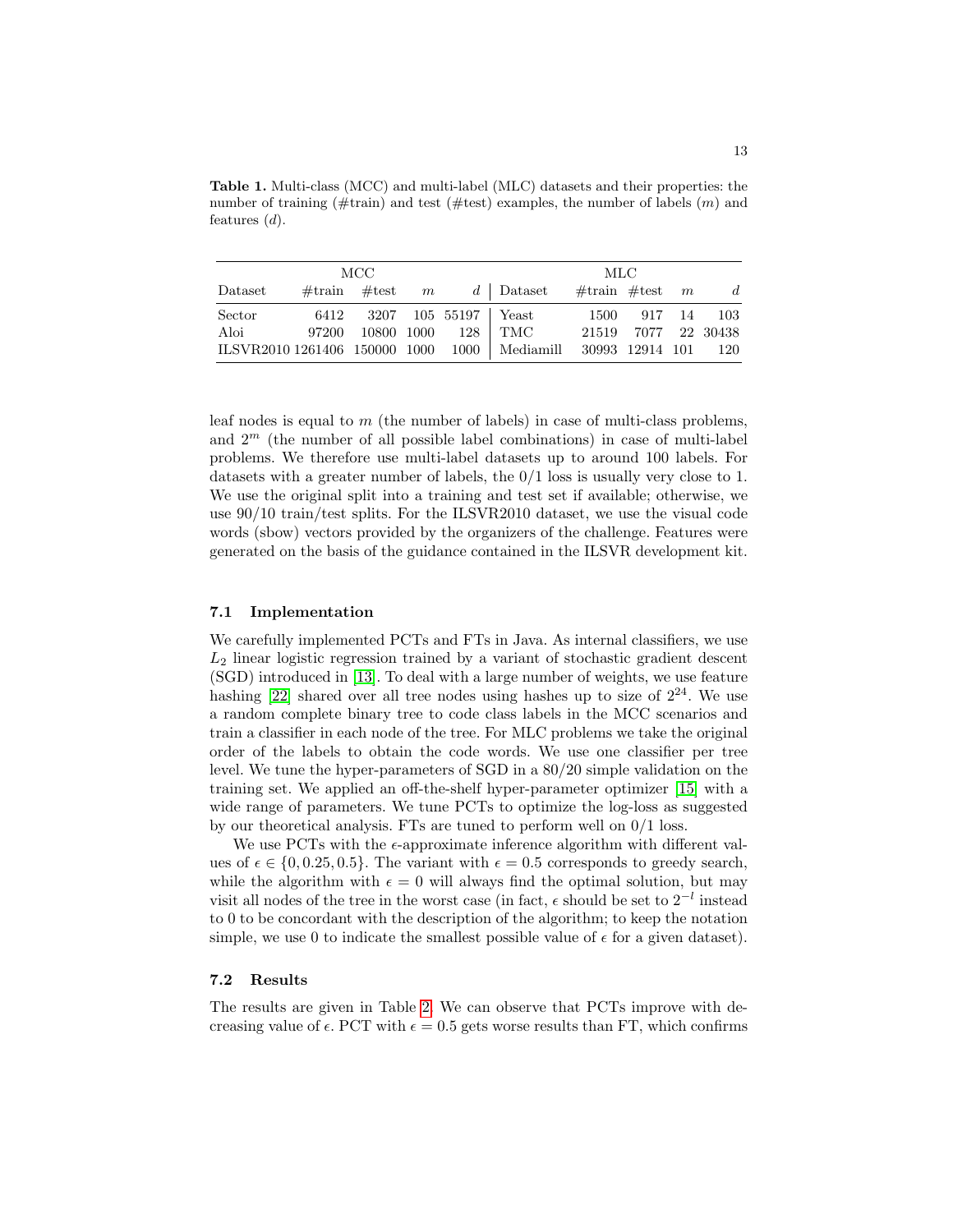<span id="page-13-0"></span>**Table 2.** Experimental results for  $0/1$  loss and  $1-R_{@5}$  (both in %), train  $(t_{trn})$  and test  $(t_{test})$  running times (in seconds), and the average (A) number of inner products per a test example. The Top 1 column indicates the results for top-1 prediction, while column Top 5 the results for top-5 prediction (only for PCT with  $\epsilon$  < 0.5). The best results are indicated in bold (except for wall-clock times which can be affected by many factors). The value in subscript of PCT corresponds to the value of  $\epsilon$ .

|                                                     | MCC                              |                                  |                                                           |                                            |                |                                      |                  |                              | MLC                                                  |                                  |                              |                                    |       |            |  |  |
|-----------------------------------------------------|----------------------------------|----------------------------------|-----------------------------------------------------------|--------------------------------------------|----------------|--------------------------------------|------------------|------------------------------|------------------------------------------------------|----------------------------------|------------------------------|------------------------------------|-------|------------|--|--|
|                                                     | $t_{trn}$                        |                                  | Top 1<br>$0/1~t_{test}$                                   | А                                          | $1-R_{@5}$     | Top 5<br>$t_{test}$                  | A                | $t_{trn}$                    |                                                      | Top 1<br>$0/1$ t <sub>test</sub> | A                            | $1-R_{@5}$ $t_{test}$              | Top 5 | А          |  |  |
|                                                     | Sector, $m = 105$                |                                  |                                                           |                                            |                |                                      |                  |                              | Yeast, $m = 14$                                      |                                  |                              |                                    |       |            |  |  |
| FT<br>$PCT_{.5}$<br>$PCT_{.25}$<br>$PCT_0$          | 11.75<br>11.56<br>11.56<br>11.56 | 13.28 0.198                      | 13.43 0.144<br>17.18 0.154<br>13.68 0.16                  | 6.81<br>6.81<br>7.04<br>7.13               | 12.61<br>7.23  | 0.24                                 | 7.5<br>0.48 18.2 | 2.49<br>3.12<br>3.12<br>3.12 | 78.73 0.07<br>80.15 0.04<br>78.62 0.09 23.82         |                                  | 14<br>14<br>79.28 0.05 17.15 | 76.22 0.12 21.3<br>58.77 0.17 64.6 |       |            |  |  |
|                                                     | Aloi, $m = 105$                  |                                  |                                                           |                                            |                |                                      |                  |                              | TMC, $m = 22$                                        |                                  |                              |                                    |       |            |  |  |
| FT<br>$PCT_{.5}$<br>$PCT_{.25}$<br>$PCT_0$          | 15.11<br>13.43<br>13.43<br>13.43 | 88.98<br>88.99<br>88.95<br>88.95 | 0.15<br>0.21                                              | $0.14$ 9.97<br>$0.14$ 9.97<br>9.98<br>9.98 | 88.64<br>76.19 | $0.21\;10.2$                         | $0.55$ 26.1      | 30.7<br>34.3<br>34.3<br>34.3 | 77.06 0.47<br>75.06 0.39<br>73.18 0.73 33.50         |                                  | 22<br>22<br>73.74 0.45 27.97 | 68.50 0.57 34.0<br>41.18 1.29 87.9 |       |            |  |  |
|                                                     | ILSVR2010, $m = 1000$            |                                  |                                                           |                                            |                |                                      |                  | Mediamill, $m = 101$         |                                                      |                                  |                              |                                    |       |            |  |  |
| FT<br>$PCT_{.5}$<br>$PCT_{.25}$<br>PCT <sub>0</sub> | 1710<br>1825<br>1825<br>1825     | 94.76 15.20 10.57                | 95.10 10.12 8.39<br>99.96 10.13 8.39<br>95.30 13.23 10.03 |                                            |                | 95.30 20.10 14.4<br>92.33 44.31 34.3 |                  | 220<br>274<br>274<br>274     | 90.79 2.24<br>90.78 2.22<br>90.06 2.79<br>89.65 5.23 |                                  | 101<br>101<br>107<br>274     | 89.14 3.02<br>74.22 9.50           |       | 129<br>529 |  |  |

the theoretical results, i.e., filtering of misclassified examples during training in FT improves for the greedy inference. For  $\epsilon = 0.25$ , the results are already very competitive to FT. For  $\epsilon = 0$ , PCT consistently outperforms FT, but the difference is not always large.

From a computational perspective, FTs achieve better performance. The training time of both approaches is very similar, but the testing time is in favor of FTs (and PCTs with  $\epsilon = 0.5$ ). To give a deeper insight into the time costs we also report the average number of inner products computed by internal classifiers per test example. Interestingly, PCT with  $\epsilon = 0$  always finds the solution in a reasonable time. Its testing time is never longer than three times that of FT. Similarly, the number of inner products is only up to three times greater than that of FT or PCT with  $\epsilon = 0.5$ .

Recall at kth position  $(R_{@k})$  can be measured only for PCTs. There is no way to deliver top- $k$  predictions in FTs, since this algorithm uses binary decisions in non-leaf nodes, so the search process results only in a single path from the root to a leaf node. From the results we observe that PCT efficiently finds topmost results. The positive label appears more often in the top-5 predictions than in the top-1. Similarly as for 0/1 loss,  $R_{\text{Q5}}$  improves with decreasing value of  $\epsilon$ . Unfortunately, predicting top- $k$  labels increases test time. Therefore, the label tree search for  $\epsilon = 0$  requires about 2-3 times more steps to find top-5 labels.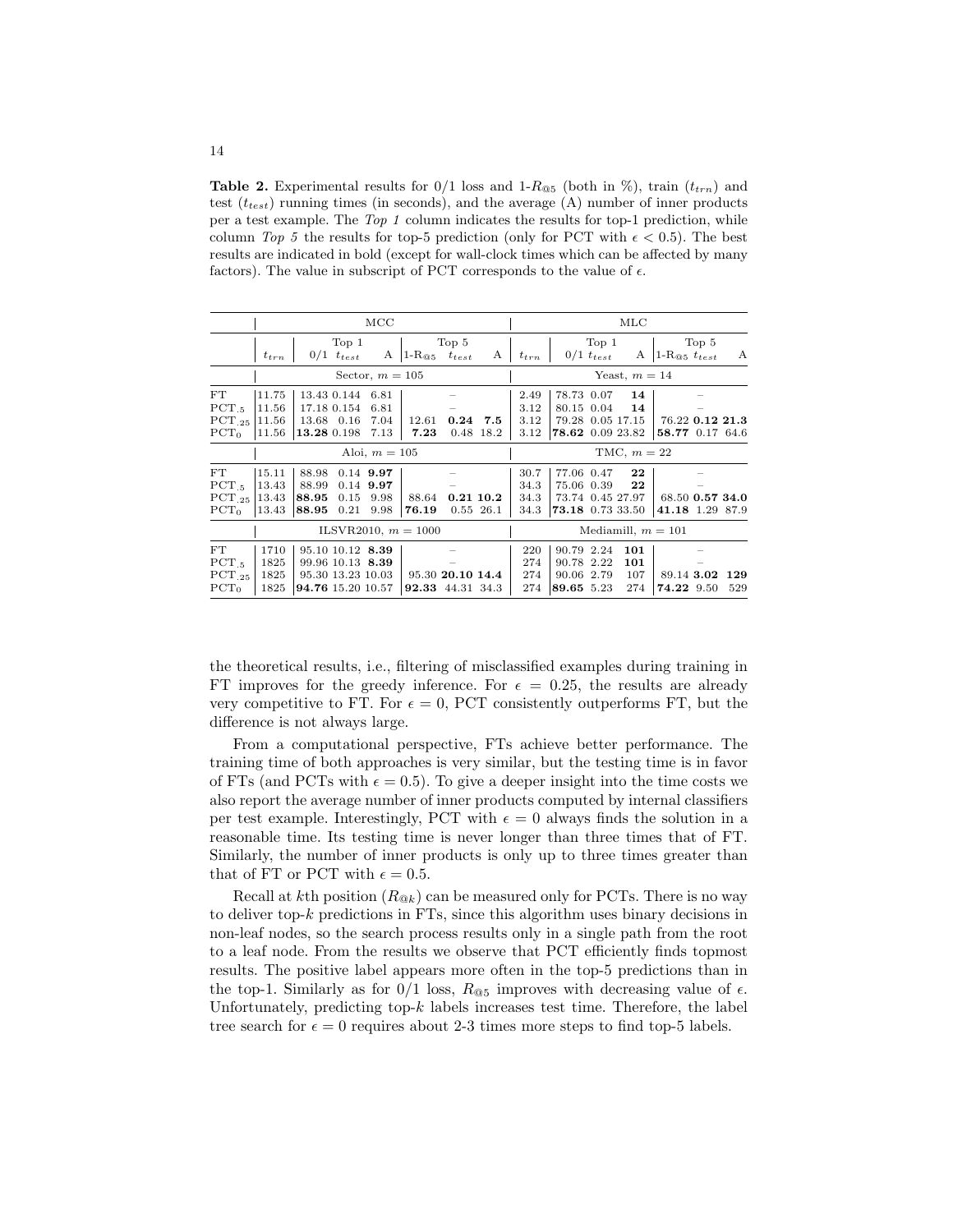### 8 Conclusions

In this paper, we analyzed probabilistic classifier trees for efficient multi-class and multi-label classification. In particular, we proved a regret bound for 0/1 loss, which provides a strong theoretical foundation of PCTs, and which can also be extended to ranking-based losses. Moreover, we compared PCTs with the closely related filter tree method. We conclude the paper by summarizing the main theoretical and empirical results of FTs and PCTs, pointing out advantages and disadvantages of both approaches.

An unquestionable advantage of FTs is their prediction time, which is logarithmic in the number of classes or possible label combinations. FT can be used with any type of binary classifier as base learner and relies on simple  $0/1$  predictions. However, to guarantee the consistency of greedy inference, it requires more demanding training. In the naïve implementation, classifiers are trained sequentially in a bottom-up manner. The most important disadvantage is a significant reduction of the number of training examples in the top levels of the tree, which is caused by filtering examples in each level from bottom to top. This sparsity of training data may deteriorate predictive performance. However, thanks to filtering, an internal classifier is aware of errors of the successor classifiers. FT can be used with any cost-based loss function, but it is not able to predict top-k labels.

Prediction with PCTs requires search techniques, whence it is usually more demanding than FTs (yet significantly faster than 1-vs-all). Moreover, anytime algorithms can be used for searching the tree. The time complexity of PCT strongly depends on the noise contained in the data. If the signal-to-noise ratio is high, we can expect prediction time to be small. However, learning is much simpler for PCT than for FT, and can be easily parallelized. There is no filtering of training examples, so all examples are used for training on each level of the tree. The probabilistic nature of PCTs allows for delivering a list of top-labels and to work efficiently for  $R_{@k}$ .

The results we obtained for FTs are comparable with those reported in [\[6\]](#page-15-21). We stress that better results can be obtained by other algorithms, for example LomTrees introduced in the same paper. This is mainly because LomTrees train the tree structure online, along with the internal classifiers, whereas PCTs and FTs use random trees/coding. Interestingly, LomTrees are not consistent. Thus, an important challenge for future research is to find an algorithm that is able to train the tree structure online while ensuring consistency.

Acknowledgments. The work of Krzysztof Dembczyński and Wojciech Kotłowski has been supported by the Polish National Science Centre under grant no. 2013/09/D/ST6/03917 and 2013/11/D/ST6/03050, respectively.

## References

<span id="page-14-0"></span>1. Bartlett, P.L., Jordan, M.I., McAuliffe, J.D.: Convexity, classification, and risk bounds. Journal of the American Statistical Association 101(473), 138–156 (2006)